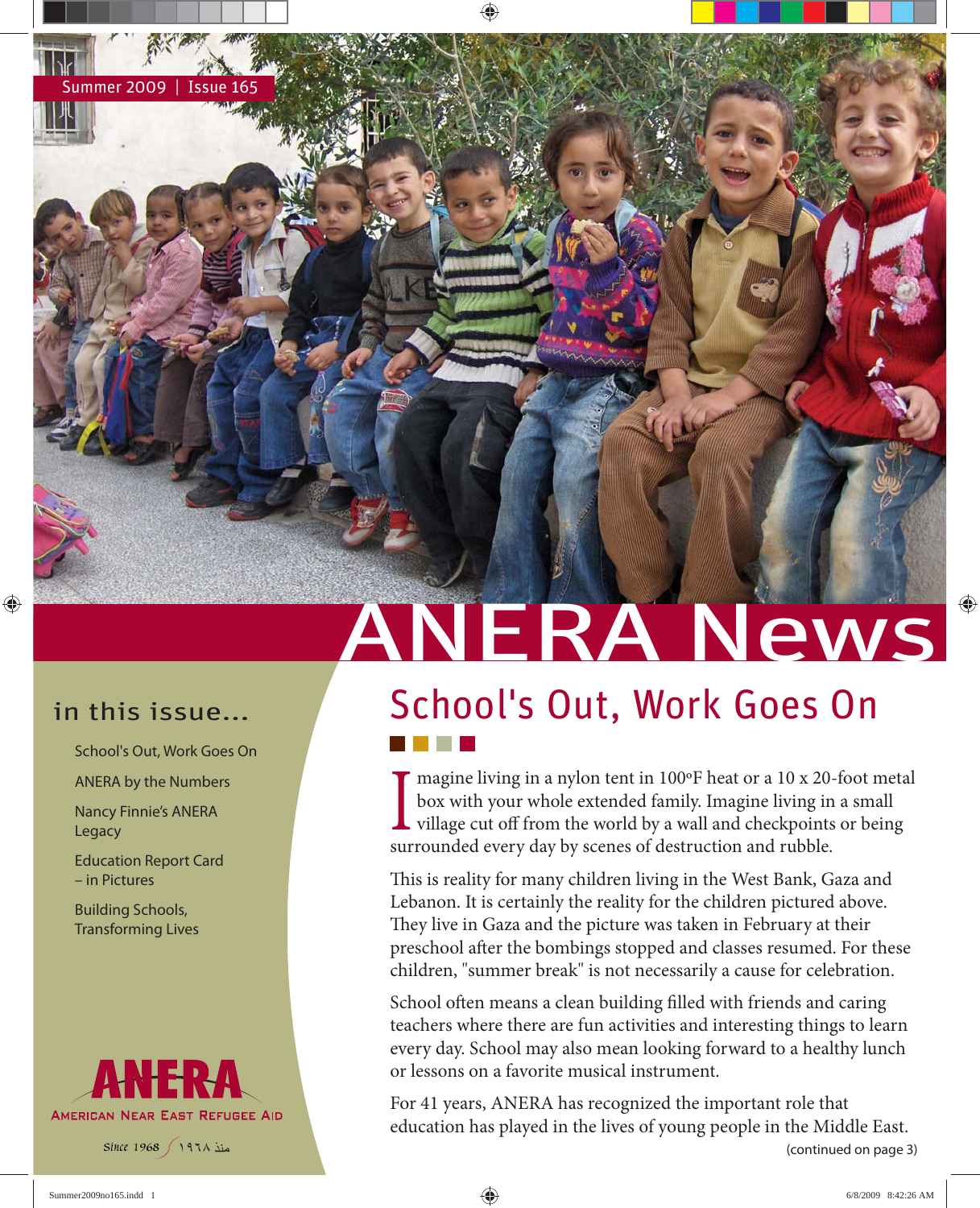## **ANERA News**

The ANERA newsletter is published quarterly by American Near East Refugee Aid (ANERA), a non-profit agency established in 1968 and dedicated to providing development, health, education and employment programs to Palestinian communities and impoverished families throughout the Middle East.

Material in this newsletter may be reproduced without prior permission, provided credit is given and a copy of the publication in which the item is used is sent to ANERA. Subscriptions are free of charge. Any inquiries should be sent to the address below.

### **ANERA's Officers**

Curtis W. Brand\*, Chair Edward Gnehm\*, Vice Chair William D. Corcoran\*\*, President Philip E. Davies, Vice President Michael de Graffenried\*, Treasurer and Secretary \* Board Members \*\* Ex Officio Board Member

### Editor: Liz Demarest

⊕

Contributing Writers: Michael Austin, Bill Corcoran, Liz Demarest, Nancy Nye

Contributing Photographers: Mona Abu Ramadan, Martine Btaich, Nada Dajani, Liz Demarest, Rania Elhilou

Statistics quoted in "by the numbers" come from Palestinian Central Bureau of Statistics (PCBS), Passia, UNICEF and a report prepared for ANERA by Doctors Khawla Shakhshir and Hala Yamani.

ANERA does exchange our mailing list with similar humanitarian organizations. We never rent or sell our list. If you wish not to have your name exchanged or to stop receiving mail from ANERA please let us know in writing or by phone at 202-842-2766.

ISSN 1966-3584

### ANERA

1522 K Street NW, #600 Washington, DC 20005-1270 Tel: 202-842-2766 anera@anera.org • www.anera.org

**COVER PHOTO:** Children at a Gaza preschool are happy to return after the 22 long days of war ended. ©ANERA | Mona Abu Ramadan, February 2009

## by the Numbers  $\blacksquare$  FDUCATION – GAZA & THE WEST BANK

Literacy rate: **99%**

Percentage of grade 12 students who pass the *Tawhiji* (final exam) and go on to some kind of post-secondary education or training: **80%**

Percentage of Palestinians between 15-17 years of age in school: **87.5%**

Total number of schools: **2,415**

⊕

Projected number of students, 2009/2010: **1,441,455**

Number of schools conducting morning and afternoon shifts to accomodate all of their students: **548 (481 in Gaza)**

Number of preschools: **935**

Total number of children in preschool: **77, 142**

Preschool student to teacher ratio: **25/1**

Physical space inside preschool for each student: **~1 square meter**

### Nancy Finnie's ANERA Legacy

Throughout her life, the late Nancy Finnie was a model supporter of ANERA's work. She was generous with her time, energy and financial resources.

Nancy's connection to ANERA started in 1968 when her husband David, along with a dozen other men, formed ANERA's first Board of Directors. Some years later, Nancy herself served on the Board and, in 1999, she and other Board members traveled to the West Bank and Gaza to see ANERA's work first-hand.

Education projects were of special interest for Nancy. She saw a desolate patch of ground adjacent to the Dar El Tifl school for girls in Jerusalem and, through her imagination and generosity, it was transformed into a beautiful sports field where girls now play basketball and soccer. When ANERA needed seed funding to launch an I.T. Center of Excellence in the West Bank, Nancy not only contributed, she convinced others to do so, as well.



♠

Although we mourned Nancy Finnie's passing in 2007, ANERA continues to benefit from her generous spirit. Through a bequest gift, Nancy once again demonstrated her commitment to ANERA's work and set an example for others.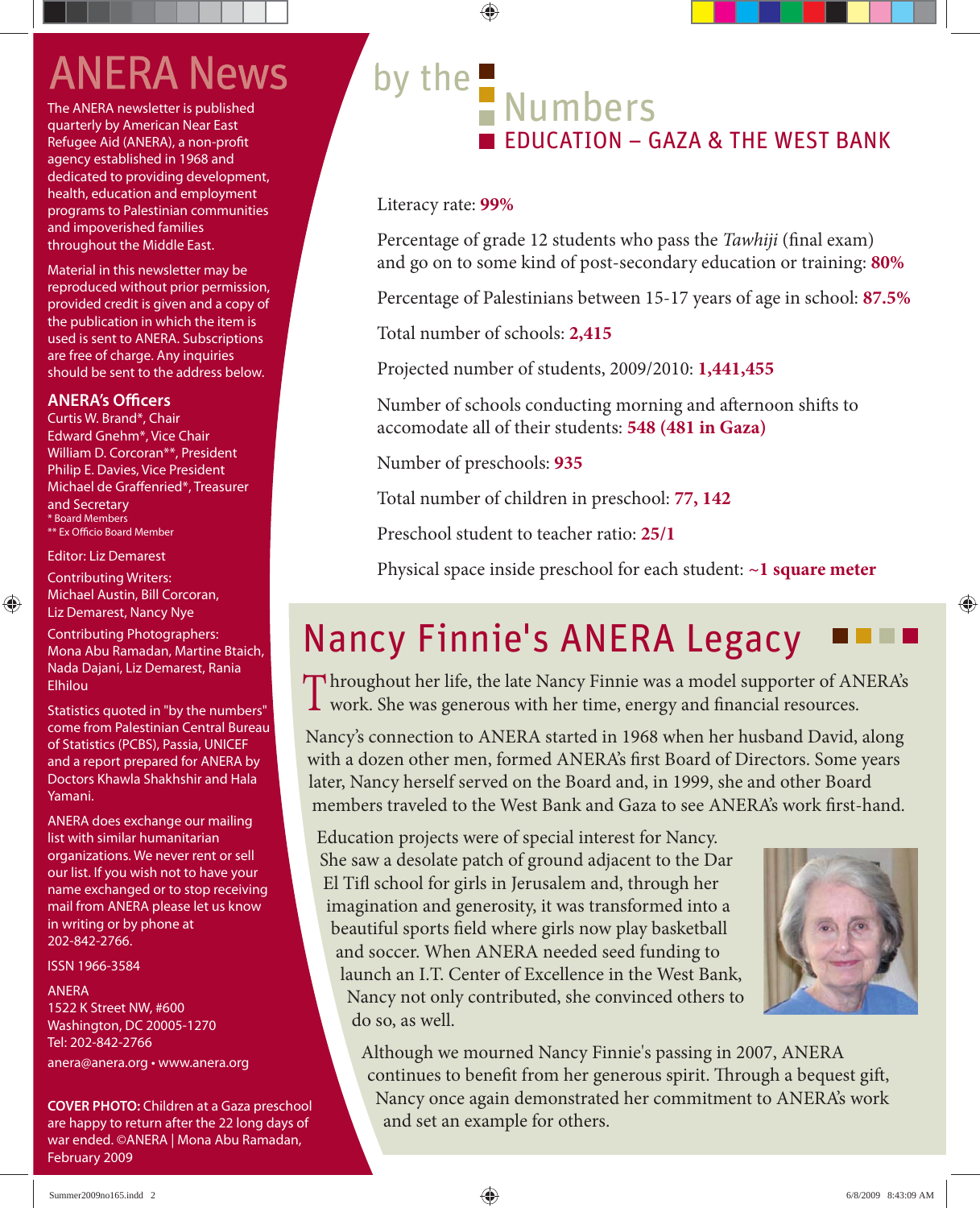

### Gaza Preschool Rehab

♠

In June 2009, ANERA did some much needed renovation work at Amjad Preschool, located in Khan Younis, Gaza.

With small amounts of cement, limited because of the soaring prices for this rare commodity, we installed new tiles and sinks, placing them at children's height. Doors were needed for the latrines as well as the classrooms and, because they are not available new on the market, ANERA bought them from homeowners, whose houses were destroyed during the January war, and refurbished them for use in the school.

This is one of many preschools in Gaza scheduled for renovation work this summer, in preparation for the 2009-2010 academic year.



To these students and their parents, school is not just a respite from the harshness of daily life. It empowers and offers real opportunities to see a future beyond otherwise limiting environments.

Our education work spans from preschool to post-graduate studies. We build new schools and classrooms, promote afterschool programs, teach information technology and help disadvantaged children go to school.

Many of our education activities do not stop during schools' summer breaks. This summer, young people in Lebanon will participate in fun and colorful health education festivals through ANERA's Creative Health Campaign. We will continue building and repairing schools, getting them ready for fall. Our psychosocial program in Gaza will continue to offer a supportive environment to thousands of children suffering from loss and the effects of an assault on their homes. And, summer sessions will be taking place at preschools in Gaza, as part of our Milk for Preschoolers program.

School is out, but we'll be working all summer to ensure there are smiles on many more faces throughout the next school year. (continued from page 1)

♠

ANERA EDUCATION REPORT CARD In academic year 2008-2009, ANERA –

X delivered psychosocial help to 6,500 children, ages 8-14, in war-ravaged areas of Gaza

X constructed and renovated 16 kindergartens and secondary schools across the West Bank



X through fun parades and theatrical activities, spread the word about living healthily to over 4,000 youngsters in Lebanon's refugee camps and other poor communities

installed 2 playgrounds and athletic<br>fields in Lebanon's refugee camps fields in Lebanon's refugee camps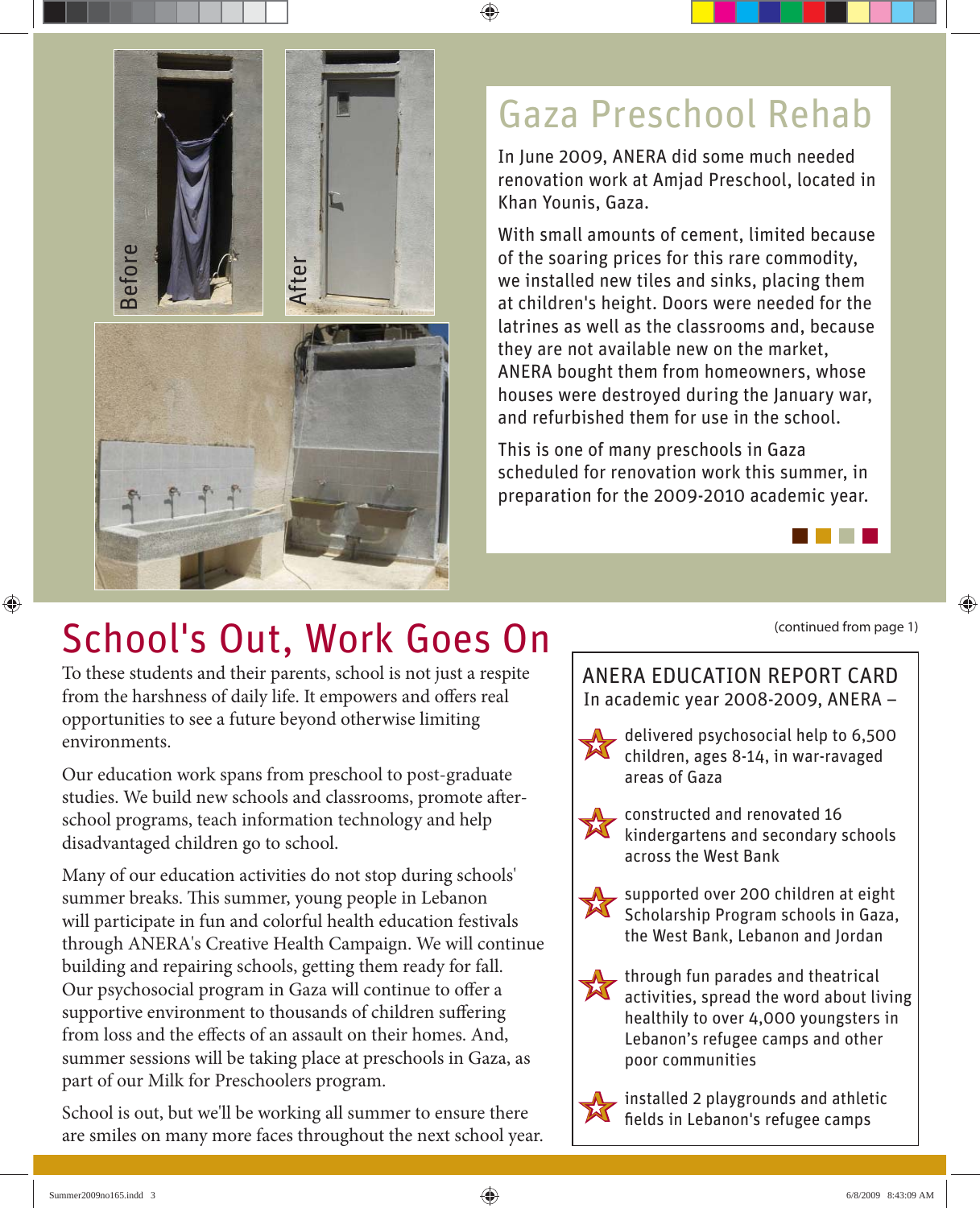

Education work in academic year 2008-2009



Built a new kindergarten in Almdawar, a West Bank farming village



◈

Supported music education in the West Bank and Gaza





Provided psychosocial assistance to 6,500 children in Gaza



Began supporting a school for deaf children in Bethlehem

⊕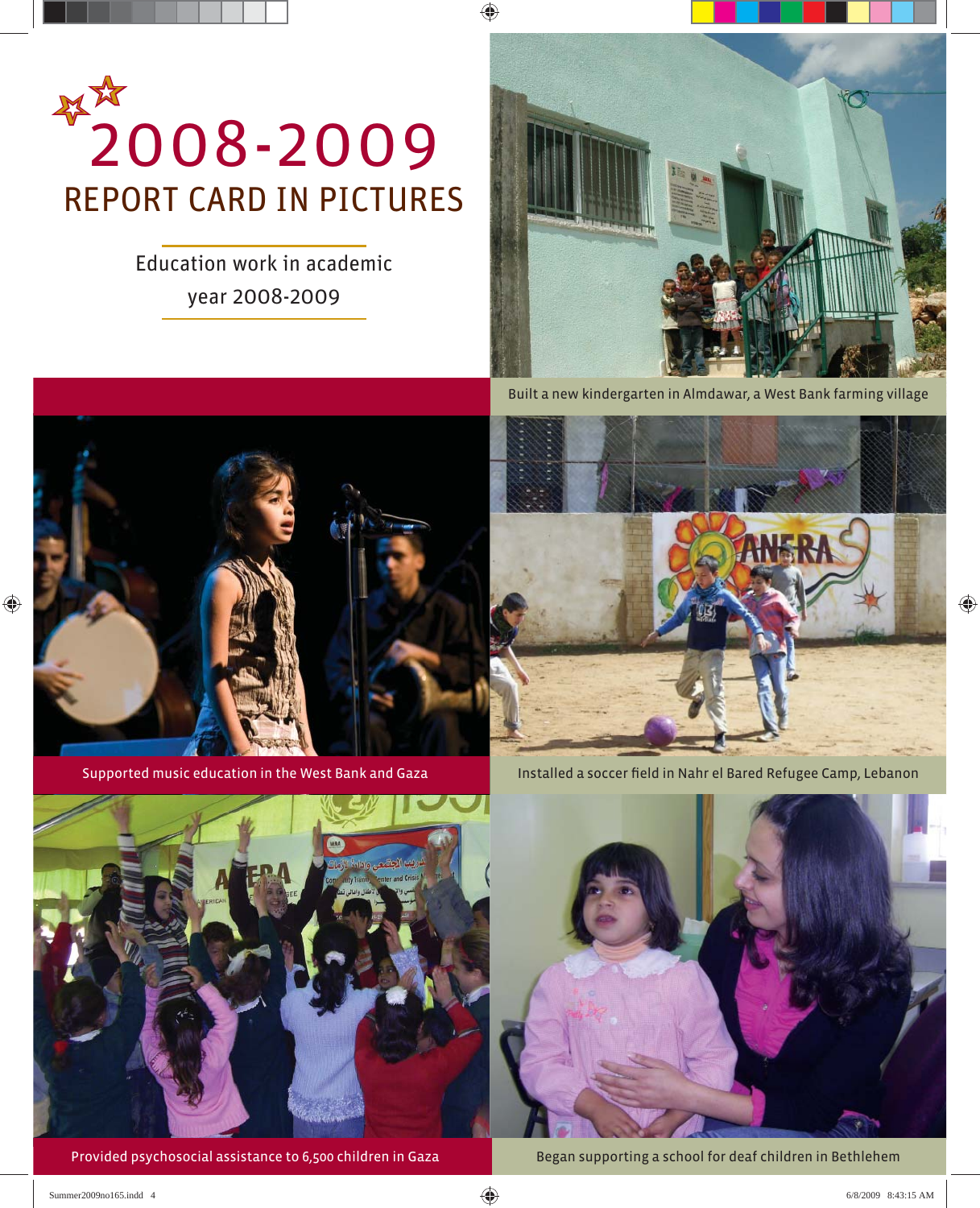

Educated more than 4,000 children in Lebanon on living healthily Upgraded the water systems in 11 West Bank schools





Celebrated the 30-year anniversary of the Scholarship Program Delivered nutritious milk and biscuits to 25,200 Gaza preschools

 $\bigoplus$ 

 $\bigoplus$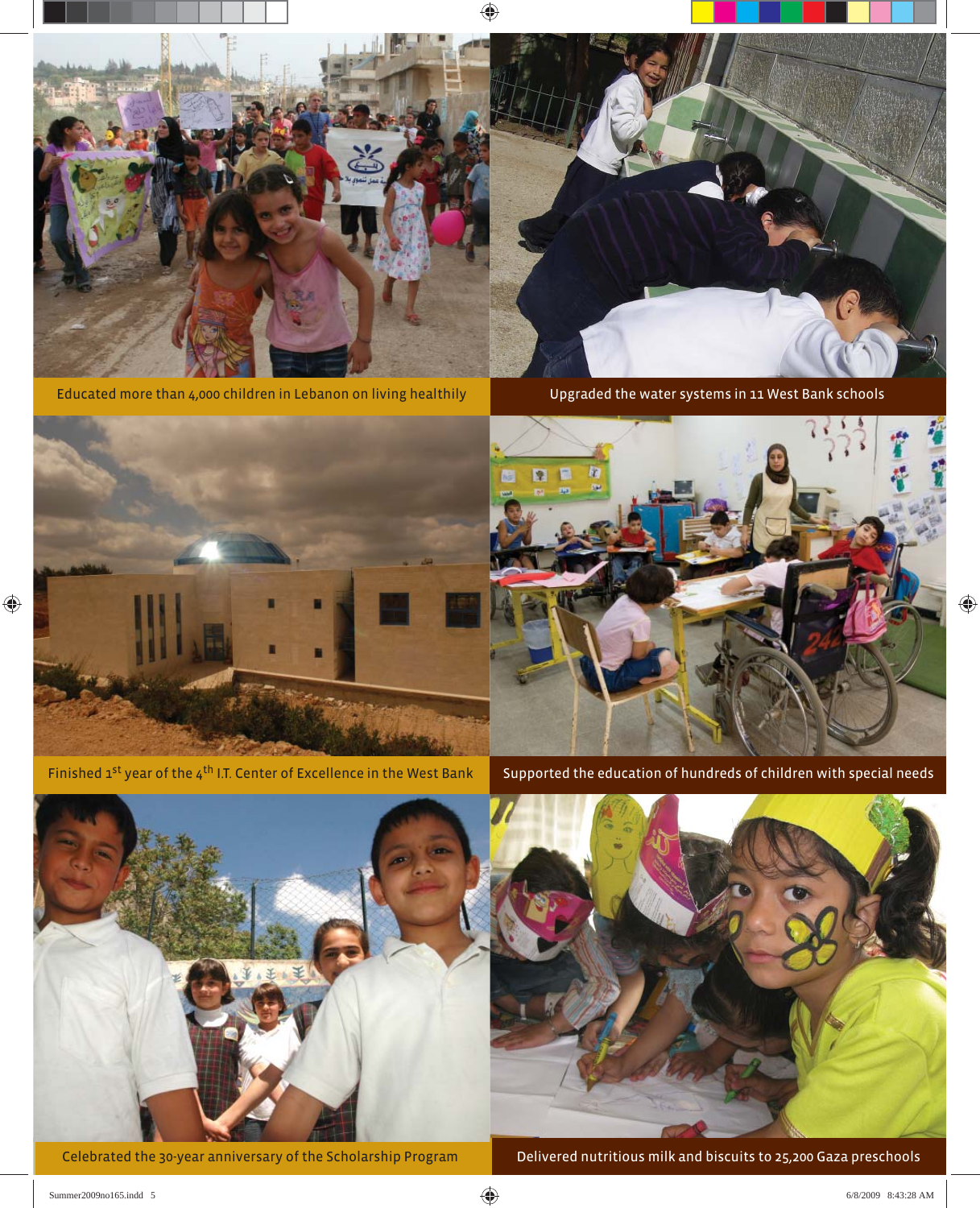### Building Schools, Transforming Lives

**Heiming and a student at Rawdat el Zahur,**<br> **A** *a* **long-time** ANERA partner in<br> **President and a lengua contrary colored**<br> **President and a result in the contrary vector** *a long-time ANERA partner in Jerusalem, is leaving her beloved elementary school this year. In her seven years at Rawdat she has grown up quite a lot and has seen the school change too, with ANERA's help.* 

6-year-old Hiba, now confident and smiling, also enjoys studying English and French, in addition to Arabic.

Even as a first grade student, Hiba gets to go to the new computer lab provided by ANERA where she learns computer skills and increases her language vocabulary.



2004

2005

2006

2007



5-year-old Hiba starts school, wide-eyed and a little over 3 feet tall, feeling a bit frightened at her new school but really enjoying her Arabic lessons.

Hiba is lucky because part of her school expenses will be paid by a generous ANERA donor through the Scholarship Program.

7 years old and growing quickly, a braided Hiba is enjoying the music classes at Rawdat.

Financial contributions from ANERA donors help Rawdat buy musical instruments and cover the additional costs of special music instructors.

⊕

8-year-old Hiba has discovered a love for basketball.

♠

On winter days, Hiba is grateful to the ANERA donors who paid for a heating system in the school; she no longer has to wear her winter coat and mittens while she is sitting in her classroom.





9 years old and tackling the more difficult classes in fourth grade, Hiba continues to make good marks and is especially enjoying her French classes.

Some of the walls in Hiba's school look different this year. Over the summer ANERA paid for renovations and new paint.

10-year-old Hiba, growing taller, continues to enjoy her language classes and is getting great marks in English.

On those days when Hiba doesn't feel very well, there is now a new "nurse's room" where she can rest or get some first aid-a room created and supplied with funds from ANERA.









Summer2009no165.indd 6 ummer2009no165.indd 6/8/2009 8:43:51 AM /8/2009

2009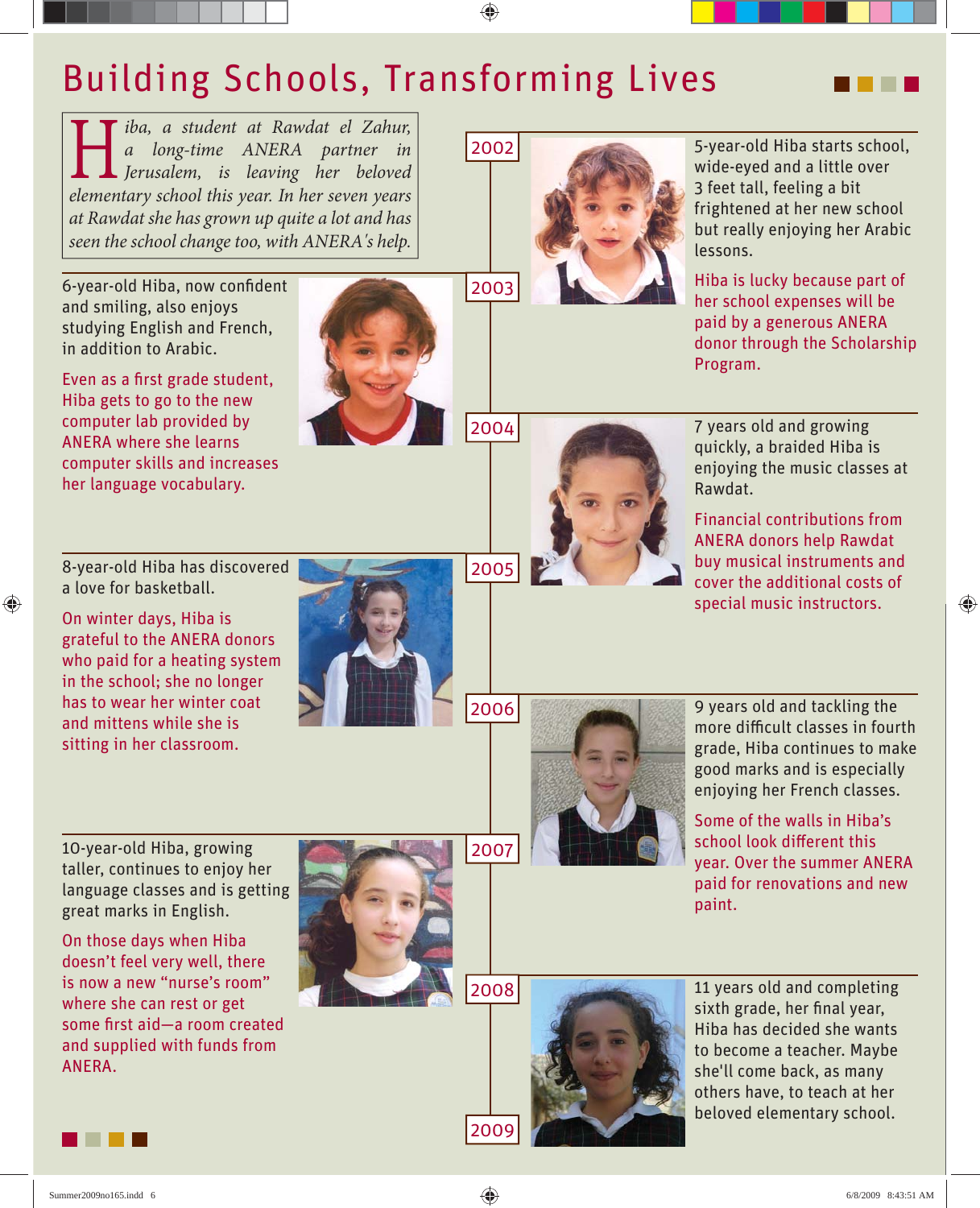## Annual Dinner

Friday, October 2, 2009

Capital Hilton 1001 16<sup>th</sup> Street NW Washington, DC

2009

⊕



## Hand-in-Hand

### Building Schools, Transforming Lives

Our dinner will raise funds so we can continue to build and repair schools, bringing education to more children.

### MAKE A RESERVATION CUESTIONS?

or make a donation in support of our education work, by going to **www.anera.org/dinner**.

dinner@anera.org or 202-842-2766

◈





## Leave a legacy.

Your legacy – and the future of thousands of families who need your help - will be secure.

You can help, even now.

Your bequest gift means ANERA will be here tomorrow, so people throughout the Middle East may live with the dignity we all deserve. A portion of bequests is contributed to ANERA's endowment.

For more information about making a gift from your estate, please email Mary Kate Chaath (mkchaath@ anera.org) or Nancy Nye (nnye@anera.org), or call 202-842-2766.